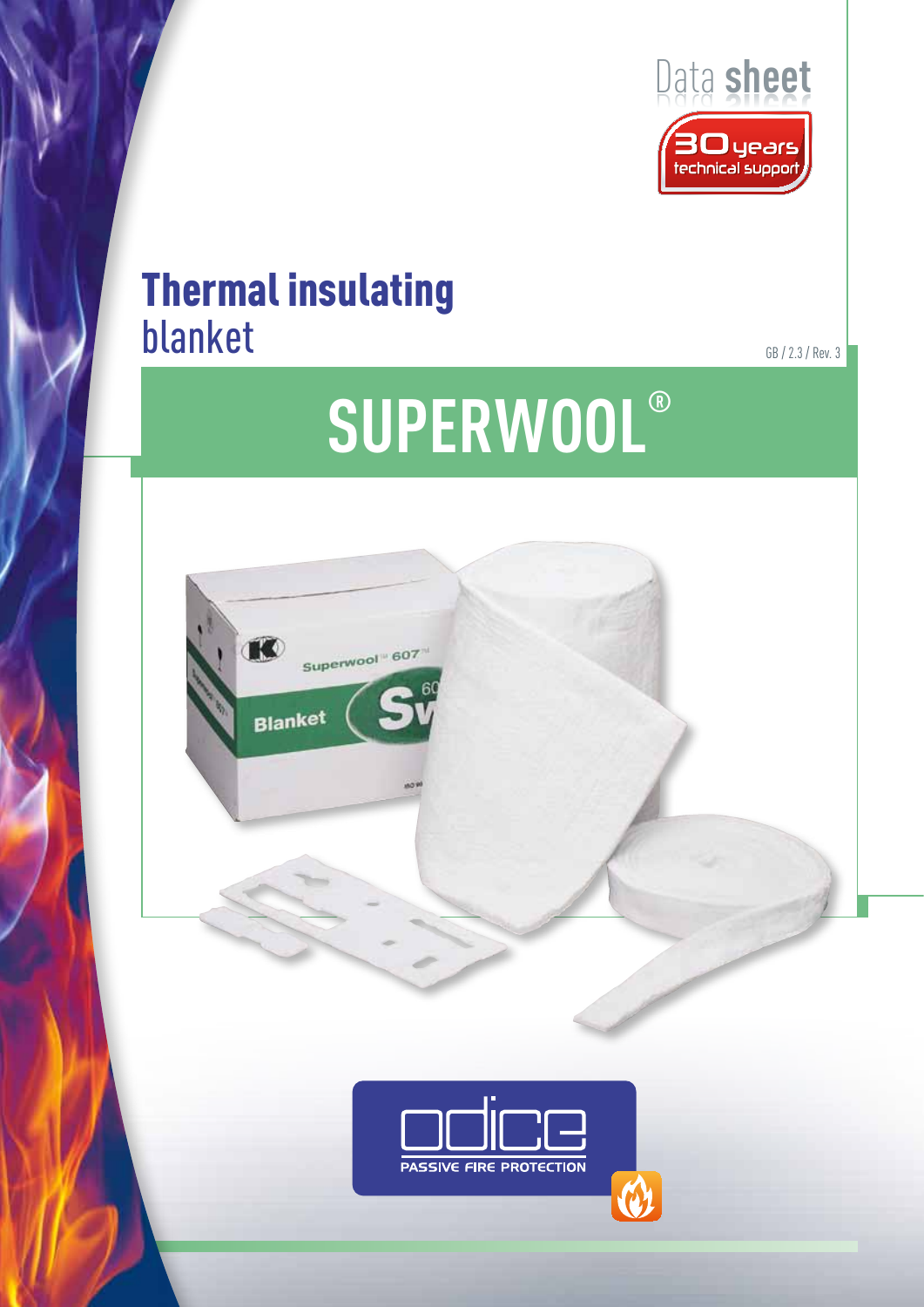## **Product description**

The **SUPERWOOL® blanket** is a highly flexible product, made from alkaline earth fibres (studied for their solubility in physiological solutions) and contains no binder or lubricant. It therefore releases neither smoke nor odour when the temperature rises.

The **SUPERWOOL® blanket** is an excellent thermal insulator with low thickness. It is easy to use and has high resistance to tearing.

### **Features**

The **SUPERWOOL® blanket** possesses the following characteristics:

- Light-weight and flexible.
- No binder or lubricant.
- Needled from both sides, so presents good mechanical strength and resistance to tearing.
- Good thermal and acoustic insulation.
- Stability at continuous temperatures up to 1000°C.
- Ease of handling (cutting, bending, stamping etc.).
- Flexible and resilient.
- Asbestos free.
- A replacement product for ceramic fibres (amorphous fibres).

## **Technical data**

| Physical properties of SUPERWOOL <sup>®</sup> blanket                                             |                               |  |  |  |  |
|---------------------------------------------------------------------------------------------------|-------------------------------|--|--|--|--|
| Colour                                                                                            | white                         |  |  |  |  |
| <b>Classification temperature</b>                                                                 | 1200°C                        |  |  |  |  |
| Permanent linear shrinkage after 24 hours<br>(ENV 1094-7) of heating on all surfaces<br>at 1200°C | $4\%$                         |  |  |  |  |
| Apparent density (23°C - 50% RH)                                                                  | $64$ to 160 kg/m <sup>3</sup> |  |  |  |  |
| Tensile strength (ENV 1094-7)<br>Density 128 kg/m <sup>3</sup>                                    | 75 kPa                        |  |  |  |  |
| Average fibre diameter                                                                            | 4.4 U                         |  |  |  |  |

| <b>Average chemical analysis</b> |            |  |  |
|----------------------------------|------------|--|--|
| SiO <sub>2</sub>                 | $67 - 68%$ |  |  |
| CaO                              | $26 - 32%$ |  |  |
| Mg <sub>0</sub>                  | $3 - 7%$   |  |  |
| Other                            | $< 1\%$    |  |  |

#### **Combustibility**

**SUPERWOOL® blanket** is classified as non-combustible (report on request).

| <b>Thermal conductivity</b> | (W/m.K) (According to ASTM C201) |                     |                      |                      |  |
|-----------------------------|----------------------------------|---------------------|----------------------|----------------------|--|
| Average temperature         | $64 \text{ kg/m}^3$              | $96 \text{ kg/m}^3$ | $128 \text{ kg/m}^3$ | $160 \text{ kg/m}^3$ |  |
| $200^{\circ}$ C             | 0.06                             | 0.05                | 0.05                 | 0,05                 |  |
| $400^{\circ}$ C             | 0.10                             | 0.09                | 0.08                 | 0.08                 |  |
| $600^{\circ}$ C             | 0.17 W/m.K                       | 0.14 W/m.K          | 0.12 W/m.K           | 0.11 W/m.K           |  |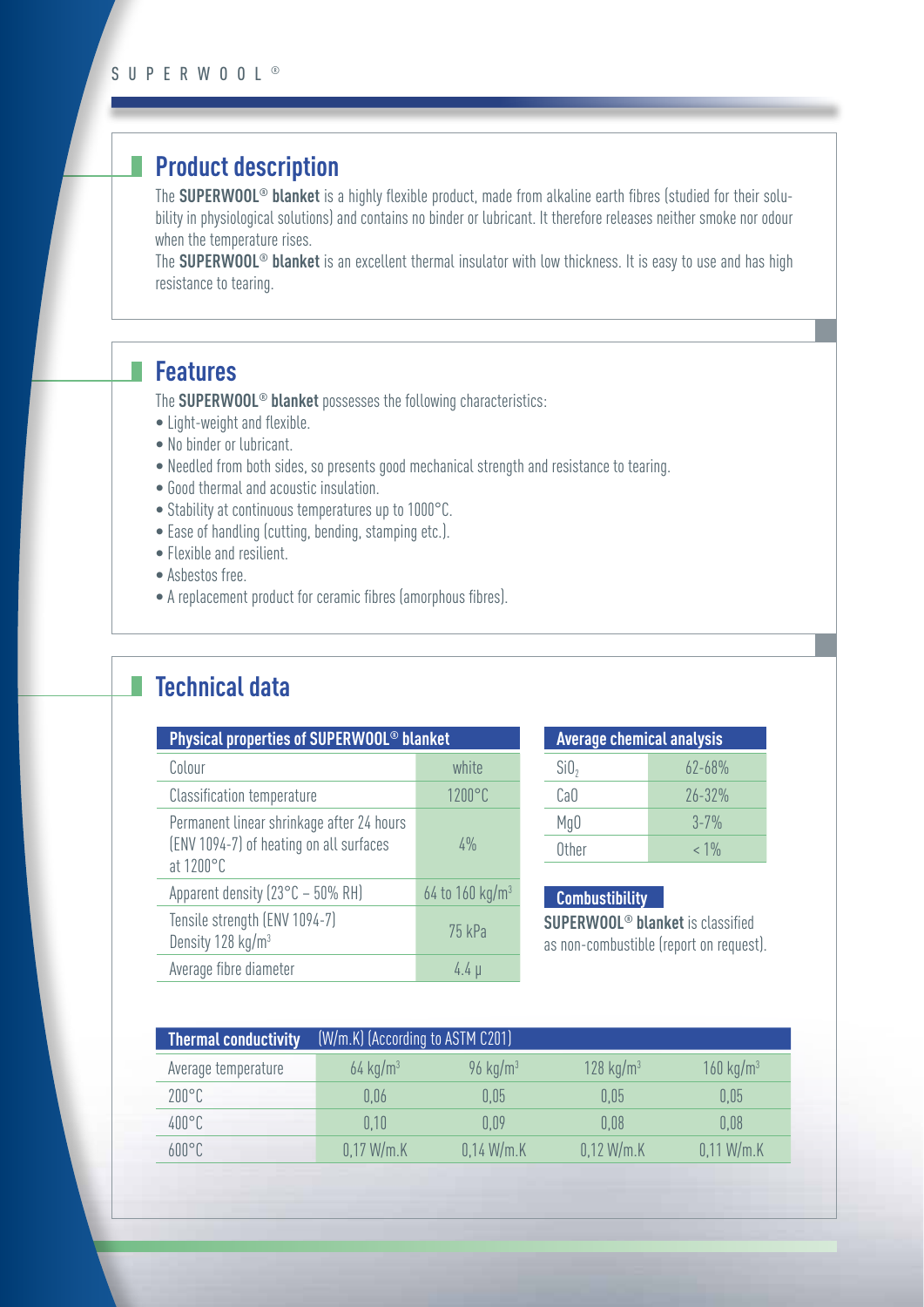## **Applications**

- Fire retardant & flame-resistant glazing seals (between glass and beads).
- Seals and protection in fire resistant equipment (doors, dampers etc.).
- Backing and filling material for expansion joint.
- Insulation between products with low conductivity and sheet metal.
- Insulation of electrical equipment.
- Insulation and seals in domestic and heating appliances.
- Thermal and acoustic shields (lift doors, transport, marine, etc.).
- Protection of sliders in fire retardant sliding doors.
- Welding shield.



Example of application: fire resistant seal between cellular concrete blocks



Example of application: fire resistant expansion seal

## **Product range**

| <b>SUPERWOOL<sup>®</sup> blanket</b> |                        |                        |                  |                         |              |                 |  |  |
|--------------------------------------|------------------------|------------------------|------------------|-------------------------|--------------|-----------------|--|--|
|                                      | Apparent density       |                        |                  |                         |              | <b>Standard</b> |  |  |
| <b>Thickness</b>                     | $64$ kg/m <sup>3</sup> | $96$ kg/m <sup>3</sup> | 128 $kg/m3$      | $160$ kg/m <sup>3</sup> | Roll length  | width           |  |  |
| $6 \text{ mm}$                       |                        | X                      | $\boldsymbol{X}$ |                         | 5,50 metres  |                 |  |  |
| $13 \text{ mm}$                      |                        | X                      | $\boldsymbol{X}$ | X                       | 14,64 metres |                 |  |  |
| $19$ mm                              |                        | X                      | $\boldsymbol{X}$ | X                       | 9,76 metres  |                 |  |  |
| $25 \text{ mm}$                      | $\chi$                 | χ                      | $\boldsymbol{X}$ | X                       | 7,32 metres  | 610 mm          |  |  |
| 38 mm                                | $\chi$                 | X                      | $\boldsymbol{X}$ |                         | 4,88 metres  |                 |  |  |
| $50 \text{ mm}$                      |                        |                        | $\boldsymbol{X}$ |                         | 3,66 metres  |                 |  |  |

**SUPERWOOL® blanket** can be cut or stamped according to your drawings in our workshops. Other widths on request (starting at 30 mm - tolerance  $\pm$  5 mm). Other variants on request: possibility of laminating with aluminium foil.